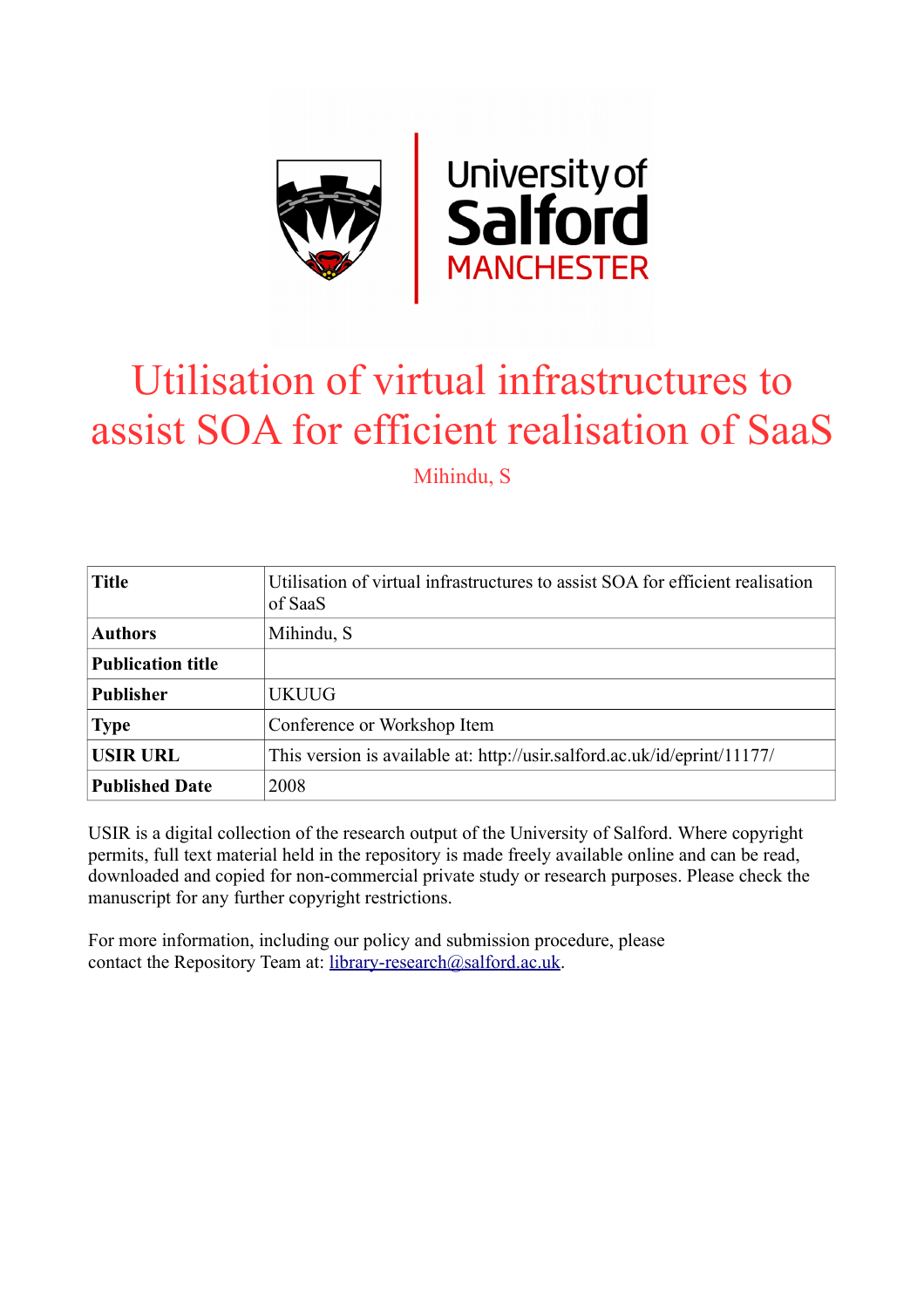# **Utilisation of virtual infrastructures to assist SOA for efficient realisation of SaaS**

#### **Sas Mihindu**  Knowledge Engineering Consultant *mybox@sas.mihindu.name*

**Abstract:** SOA (Service Oriented Architecture) has become a well-known, elusive acronym in ICT. Many conflicting definitions of SOA among the business and development communities have evolved due to the significant attention it has received [1] since Alexander Pasik coined SOA in 1994. An abstract framework, the reference model for SOA is published to clarify this misconceives by OASIS recently.[1]. However, beside this complexity, SOA has assisted few businesses to increase business competitive advantage by utilising the ICT more meaningfully to provide faster throughput. Many recent surveys by Gartner, BEA, etc. given the companies confidence to invest in accelerated spending and aggressive adaptation of SOA within the business models. The recent European survey sponsored by BEA, found that many companies (55%) view SOA as "the best way to support the use of social networking and 'Web 2.0' development techniques in their IT infrastructure". This points to the illusion that companies comprehend 'web services' or 'xbXML' as SOA or vice versa, although these are only specialised implementations of SOA.[2]. Regardless of the implementation technique the focus of utilising SOA is to realise; development of collaborative environments, on-demand business application services provision, viable business applications delivery through Software as a Service (SaaS) model, 'Mashups' and composite applications enabled to be driven by end-users, etc. SaaS is relatively a new term coined by Webex offering 'Webex meeting hosting' on-demand service, in 1999, which then began to be more widely used since the SaaS Conference held in Santa Clara, March 2005.[3]. It has provided a new meaning to the previous terms; Application Services Provision, on-demand and utility computing. In general delivering the software functionalities (or services) via the Internet technologies are called SaaS and the ability of using the Internet, Web as a platform, to read and write rich content collaboratively are called 'Web 2.0'.[4]. The convergence of SOA, SaaS and Web 2.0 has given the ability to interconnect service components offered by various providers to create Enterprise Mashups that serve Business Processes of each organisation.[5]. The overall Total Cost of Ownership can be decreased by the internal implementation of SOA and it can further decreased by connecting organisation's SOA to SaaS providers. Such implementations facilitate quick realisation of the associated benefits. The utilisation of Enterprise Mashups and automation of Business Processes are strong drivers to reduce TCO, advancement in operational efficiencies and acquiring new business opportunities.[5][6]. It is becoming more evident that in order to achieve this realisation providers as well as consumers of above technologies are required to integrate Virtualisation Technologies [13] within their Enterprise Service Bus (ESB). This paper put forward this important notion and details how organisations and developers should execute their next move in achieving the 'spontaneous enterprise'.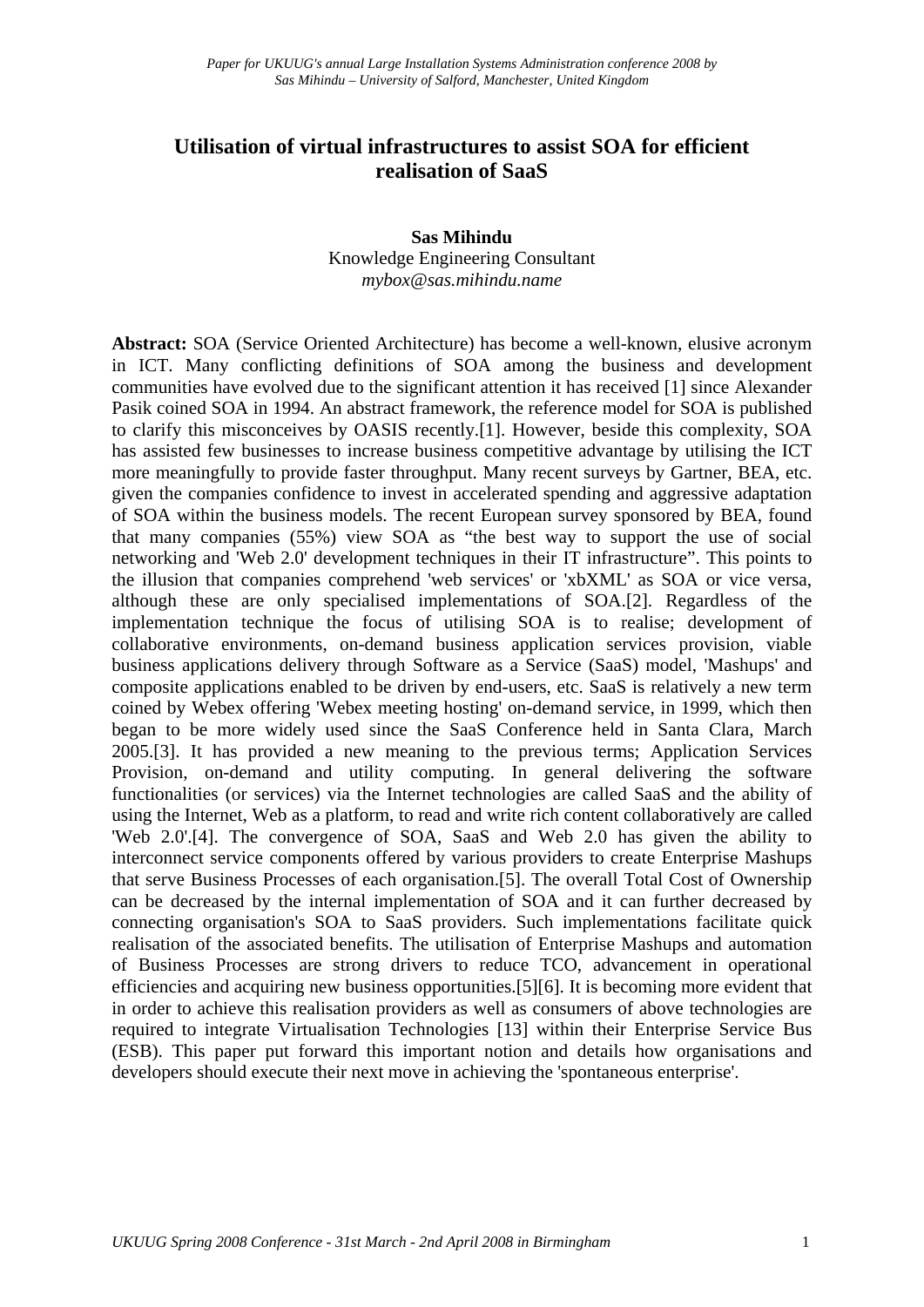# **Utilisation of virtual infrastructures to assist SOA for efficient realisation of SaaS**

# **Introduction**

SOA (Service Oriented Architecture) has become a well-known, elusive acronym in ICT. Many conflicting definitions of SOA among the business and development communities have evolved due to the significant attention it has received since Alexander Pasik coined SOA in 1994. An abstract framework, the reference model for SOA is published to clarify this misconceives by OASIS recently.[1].

Let's look at a couple of definitions of SOA from generic to specific manner.

# **SOA in genetic terms**

"SOA is an integration architecture approach based on the concept of a service. The business and infrastructure functions that are required to build distributed systems are provided as services that collectively, or individually, deliver application functionality to either end-user applications or other services. SOA specifies that within any given architecture, there should be a consistent mechanism for services to communicate. That mechanism should be loosely coupled and support the use of explicit interfaces. SOA brings the benefits of loose coupling and encapsulation to integration at an enterprise level. It applies successful concepts proved by Object Oriented development, Component Based Design, and Enterprise Application Integration technology to an architectural approach for IT system integration."

*IBM Redbook (2005)*[12]

# **SOA as applies into banking sector**

"There is much focus in the market currently on Service-Oriented Architecture (SOA) – especially among the larger banks. What does this mean? It means transforming the core systems into a series of plug and play components, with the ability to move to a componentbased architecture. It means standardisation. It provides ease of integration. Most importantly, it offers a migration path to allow large, complex retail banking organisations to migrate to next-generation functionality in a risk-averse fashion."

*James Buckley, Director Product Strategy, TEMENOS™ COREBANKING (2007)* [9]

SOA is one of the hottest subjects of businesses in recent times. It has grabbed attention of many CIO's as a potential way to reduce total cost of ownership of the ICT infrastructure that also provides business improvement through reusable ICT assets called 'services'. Recent Forrester Research Inc. shows that only large enterprises are benefiting the utilisation of SOA with in organisations. Having said that, there are not enough guides available to them for the implementation of SOA within organisations, which require a proper strategy, planning and governance. This will be expanded later in the discussion.

| Percentage of respondents<br>reporting SOA use:        |
|--------------------------------------------------------|
| 70% Large enterprises<br>$(20,000+$ employees)         |
| 28% Medium enterprises<br>(5,000 to 19,999 employees)  |
| 35% Smaller enterprises<br>(1,000 to 4, 999 employees) |
| 22% SMBs (fewer than<br>1,000 employees)               |
| Figure 1: Computerworld Executive<br>Bulletin (2007)   |

Bulletin (2007) https://store.computerworld.com [8]

However, beside this complexity, SOA has assisted few businesses to increase business competitive advantage by utilising the ICT more meaningfully to provide faster throughput. Many recent surveys by Gartner, BEA, etc. given the companies confidence to invest in accelerated spending and aggressive adaptation of SOA within the business models. The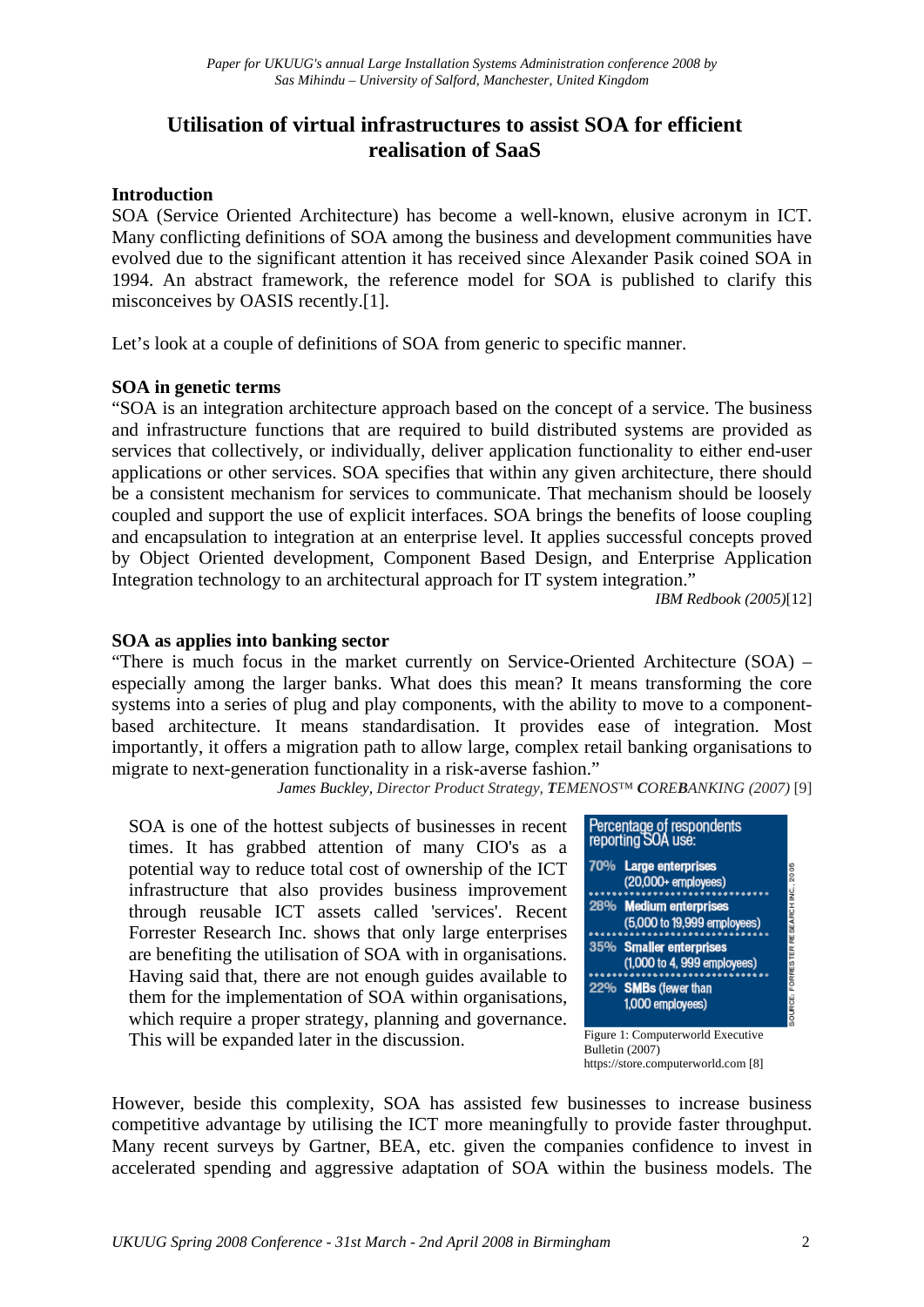recent European survey sponsored by BEA, found that many companies (55%) view SOA as "the best way to support the use of social networking and 'Web 2.0' development techniques in their IT infrastructure". This points to the illusion that companies comprehend 'web services' or 'xbXML' as SOA or vice versa, although these are only specialised implementations of SOA.[2].

SOA is simply a way of business functionality standardisation, giving a structure to the software applications and organising ICT infrastructure within the enterprise. The 'web services', XML, etc. are some of the latest implementations of the SOA principle. SOA requires applications to be designed as 'services' and due to many flexibilities that are associated with using the internet these services have been designed as 'web services' by many developers of applications by using the standardise internet protocols for defining user interfaces. Technically, 'web services' uses SOAP (Simple Object Access Protocol) and the WSDL (Web Services Description Language). SOA must provide; services management, services registry, services security and Enterprise Services Bus (ESB) or related messaging infrastructure as the minimal functionality. It is becoming more evident that in order to achieve this realisation providers as well as consumers of above technologies are required to integrate Virtualisation Technologies [13] within their Enterprise Service Bus (ESB). This paper put forward this important notion and details how organisations and developers should execute their next move in achieving the 'spontaneous enterprise'.

# **SOA, SaaS, Mashups and Web 2.0 explained**

The following figure 'How SOA works' provides the simplified explanation of using web services way to reaching the business consumer.



"The good news is that SOA is an incremental architecture, so you can scale your road map to SOA project by project and yet still deliver compelling ROI that accrues as you enable more services within your SOA." "And be sure to invest in the development of an SOA governance model and policies that can be enforced both during services design and runtime. Governance can make or break your SOA initiative. Defining and enforcing SOA governance is hard work, but it is essential for success." *E. Marks, AgilePath Corp. CEO* [8]

Figure 2: How SOA works, Computerworld Executive Bulletin (2007) [8]

Therefore, regardless of the implementation technique the focus of utilising SOA is to realise; development of collaborative environments, on-demand business application services provision, viable business applications delivery through Software as a Service (SaaS) model, 'Mashups' and composite applications enabled to be driven by end-users, etc. SaaS is relatively a new term coined by Webex offering 'Webex meeting hosting' on-demand service, in 1999, which then began to be more widely used since the SaaS Conference held in Santa Clara, March 2005.[3]. It has provided a new meaning to the previous terms; Application Services Provision, on-demand and utility computing. In general delivering the software functionalities (or services) via the Internet technologies are called SaaS and the ability of using the Internet, Web as a platform, to read and write rich content collaboratively are called 'Web 2.0'. [4].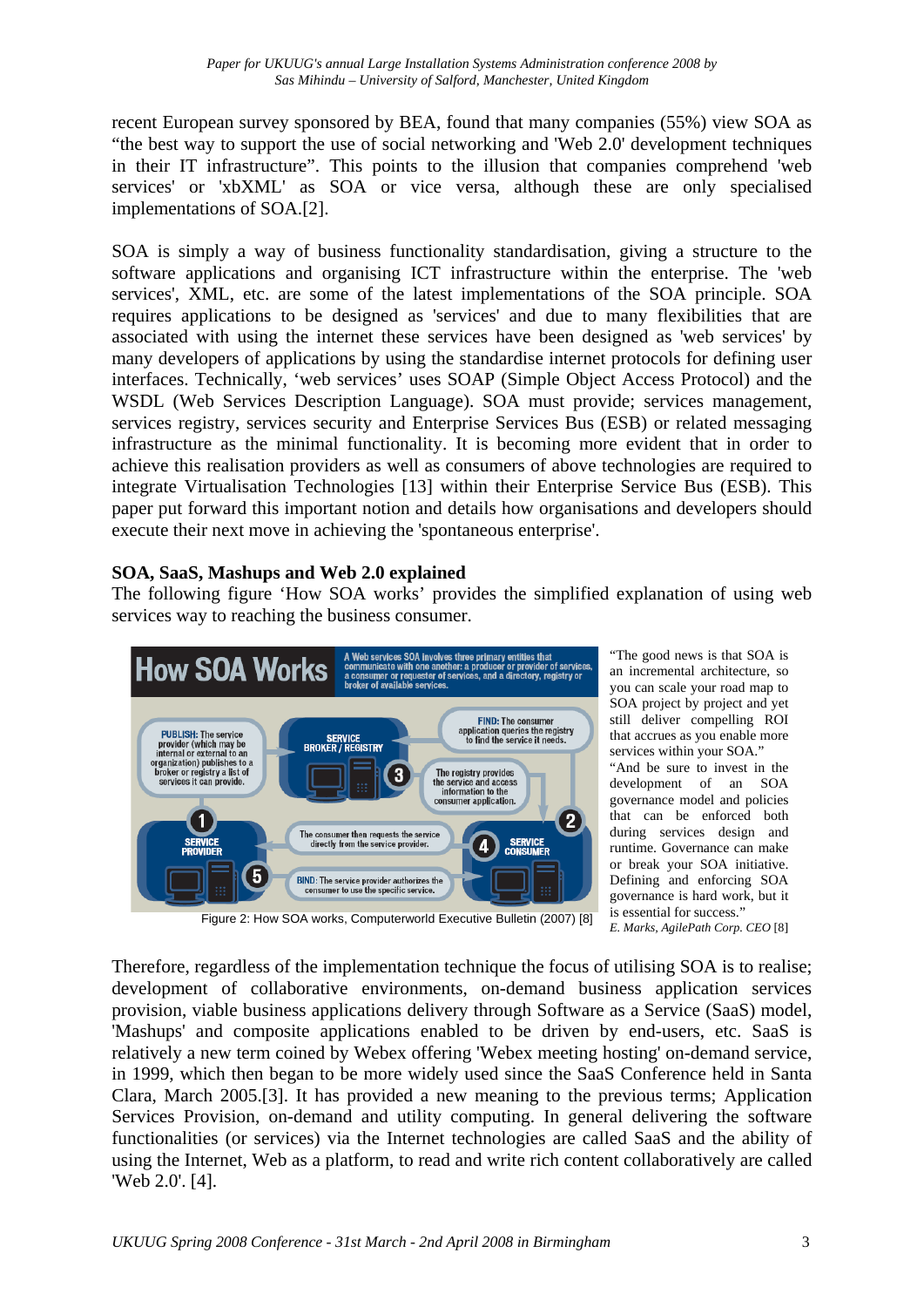Web 2.0 has evolved to provide a rich and immersive experience to the user through lightweight rapid programming, and flexible hosting and deployment. This could clearly be considered as another advancement of creative usage of the web for services deployment. Utilisation of lightweight programming and standardisation allows new services to be created by composing existing 'discoverable services', which called 'mashups' that more closely operate at the user interface level. More interestingly these 'discoverable services' are being created and hosted by different organisations based on their various expertises. As a simple example the Tax Office can provide a service module for tax calculation for the current year that is discoverable and hence Tax Accountant can compose their online service to calculate personal tax for clients by the utilisation of this discoverable service. When tax brackets are changed the Tax Office can change their service module such that previous clients can be benefited immediately through Tax Accountant's online service. Within the same application Tax Account may provide a module that facilitates Personal Budgeting, which utilises another 'discoverable service' from the Local Councils to receive Rates and associated calculations. If Tax Accountant offers their services discoverable then another Financial Consultants can build their online service modules by the utilisation of services offered by the Tax Accountant, etc. Although it seems as if we are heading towards a scary future, at the same time, it will be exciting for business application services suppliers. In some cases users (E.g. SME) themselves can create their in-house applications based on the 'discoverable services' from many other services providers. This provides new opportunities to new organisations that target SaaS delivery within their portfolio in one way or another. It is also important to mention those technologies discussed in this paper offer organisations to bring; Mashups, Wikis, Blogs, etc. together through Rapid Application Services Deployment Strategy (RASDS) for enabling new generation of online Knowledge Services (KS) infrastructures that are more superior to the current organisational KM infrastructures. This level of harnessing collective intelligence from other organisations will facilitate future of 'wisdom clouds' and 'spontaneous enterprises'.

#### **Vital role of Virtualisation**

The convergence of SOA, SaaS and Web 2.0 has given the ability to interconnect service components offered by various providers to create Enterprise Mashups that serve Business Processes of each organisation.[5]. This delivery model is different to the online internet based systems that providers (mainly software developers) have been offering to other businesses (B2B) and direct to consumers (B2C). The advancement of new delivery model and its processes have created new industries to participate in between the developer and the consumer. This is shown in the Table 1 below with the Services Supply Chain (SSC); developer, hoster, aggregator, system integrator, and user. The developer should clearly define hosting requirements and performance measurements so that hoster can provide the required services to them. Also the developer should document the required services selling and marketing literature such a way that it will integrate seamlessly within the hoster's marketplace. It will be more beneficial to the user when these marketplaces begin to have some standard 'look and feel' or standardisation. Much more importantly, to realise this delivery model Virtual Machine (VM) technology [13] has to be integrated to achieve the required practical flexibility. In particular the developer can not give too much of information regarding the application(s) and services to the hosting organisation, but when the configurations are carried out by the hoster in many cases unnecessary outflow of information can take place over the duration. This could also lead into inconsistencies in defining SLAs between these parties.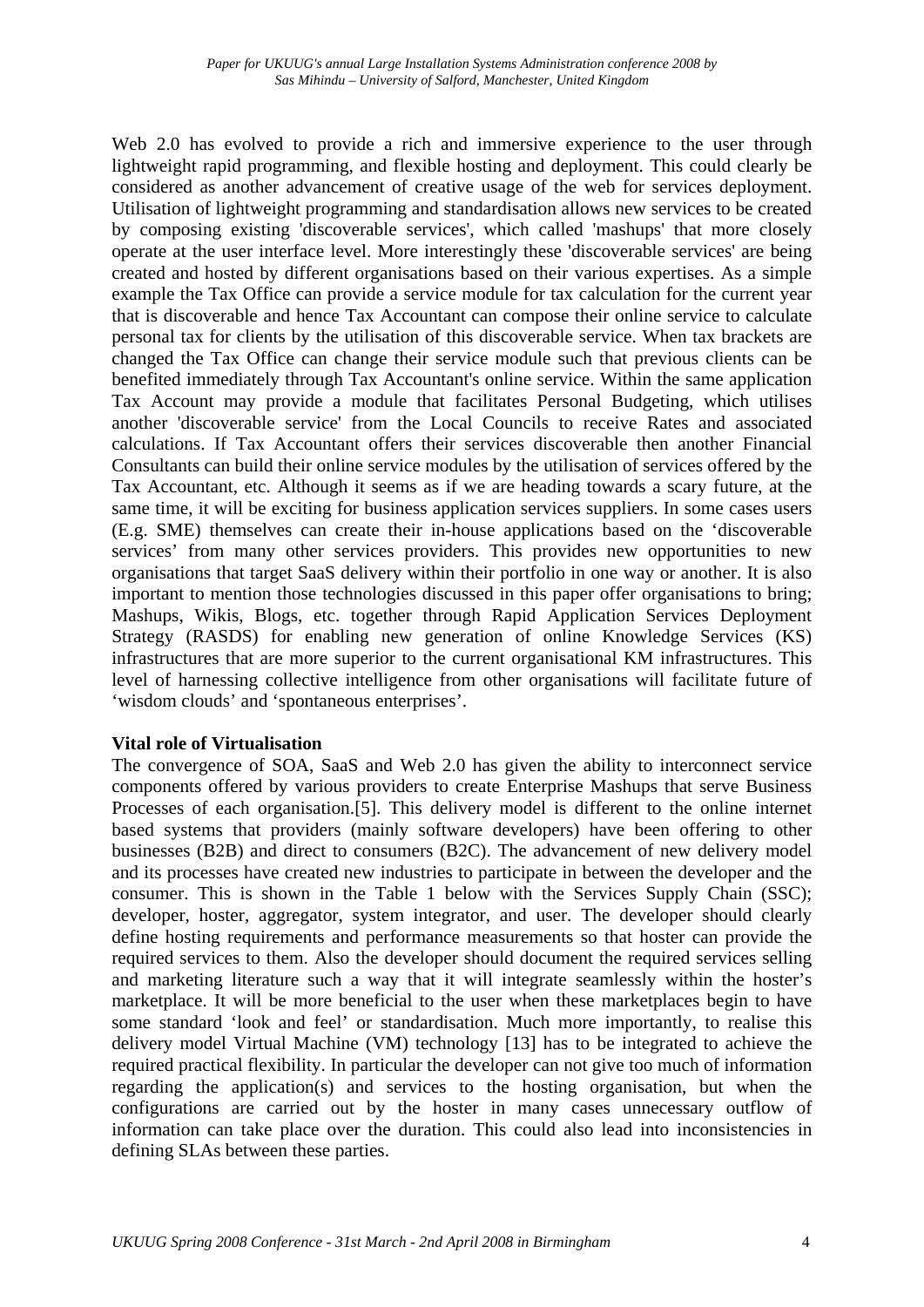

#### Table 1: Services Supply Chain of SaaS provision (Mihindu)

Adapted from G. Carraro, F. Chong, and E. Pace (2007) [7]

VM technology can assist the developer to keep the required services configuration matters tightly controlled. Similarly, the hosting organisation can also concentrate on the hosting of the services encapsulated inside a 'VM server' (VM black-box element) somewhat independently of many installation and configuration matters. This method further assists the developer to carryout minor updates or major releases by creating new VMs, whenever, this is the most appropriate way to perform these tasks. As pointed the hoster does not have to become involved in such activities other than the hosting point of view. Readers who are new to VM technology, under these environments, should get acquainted with the overall benefits of this technology through the websites of leading virtualisation providers (E.g. Vmware VI, Citrix Xen Source, etc.) and supported virtual infrastructure environments. Within recent future hosting industry will begin facilitating and offering developers and governmental departments 'SaaS hosting provision' specialisation. On a different point the hosting organisations are required to utilise Virtual Infrastructure Management (VIM) and Business Transaction Management (BTM) systems to provide business users with the efficient business process realisation through the hosted services. Without the use of BTM systems (E.g. Choreology Cohesions, OpTier CoreFirst, etc.) hosting organisation are under equipped to facilitate complex 'requirements of services provision' and to provide the required feedback to the developers regarding BTM related aspects.

#### **Benefits and opportunities**

The overall Total Cost of Ownership (TCO) can be decreased by the internal implementation of SOA and it can further decrease by connecting organisation's SOA to SaaS providers. Such implementations facilitate quick realisation of the associated benefits. The utilisation of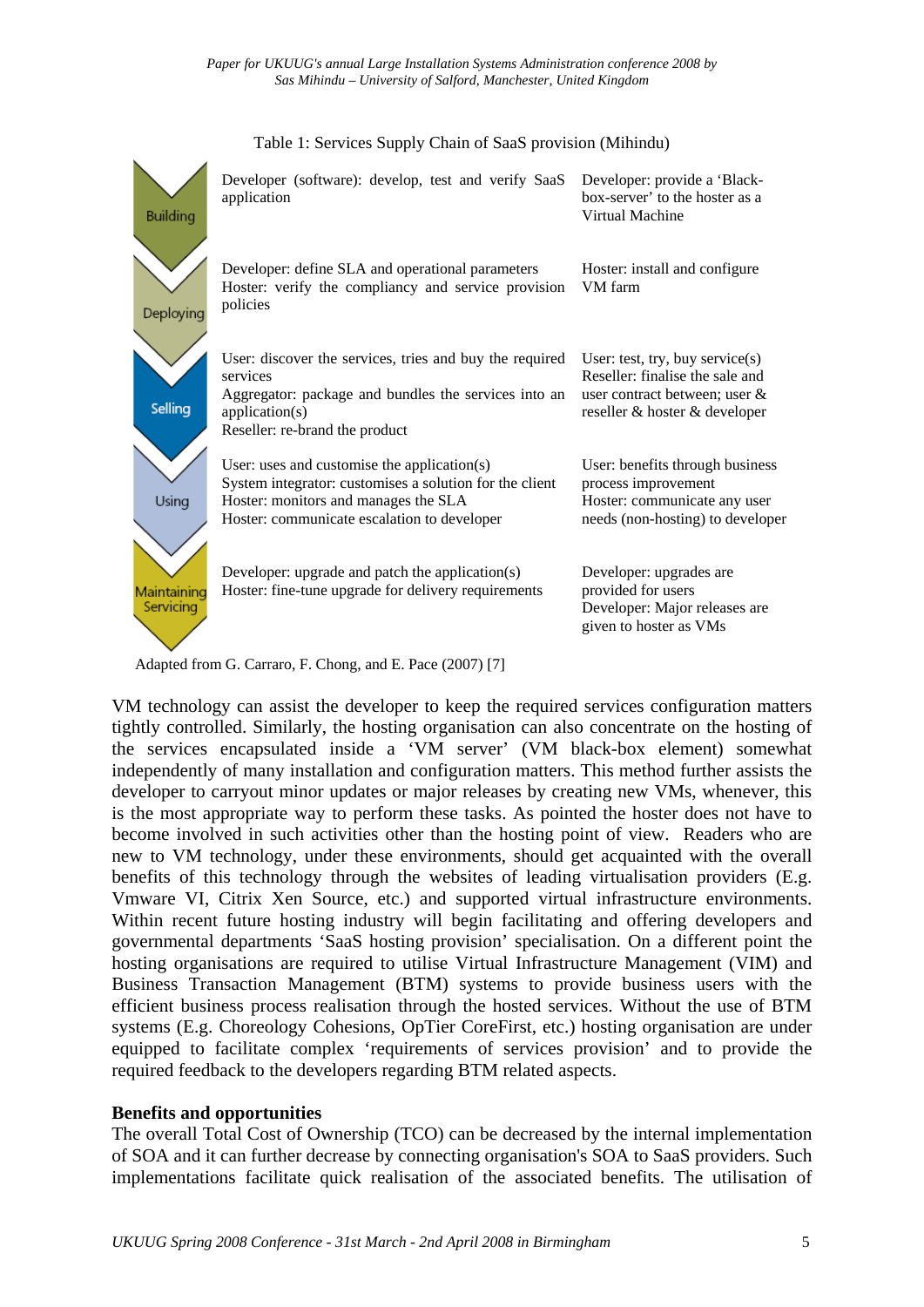Enterprise Mashups and automation of Business Processes are strong drivers to reduce TCO, advancement in operational efficiencies and acquiring new business opportunities.[5][6]. As some experts argue the Enterprise Mashups can blur the line between the enterprise and the web. However I would interpret this as an opportunity for small players in the SSC to capture much needed market share which is currently obsessed by large enterprises. The key to their success relies on two folds; full understanding of the SaaS solution development lifecycle and in depth knowledge of utilisation of SaaS model to successfully realise a specific business process or processes attached to a particular business. Therefore small players are needed to work very closely with the Business Analysts and Entrepreneurs of the businesses where they intend to provide SaaS solutions and it is a fact that this is not a new idea in Software Services Development (SSD). The complete application lifecycle management that allow further integration of development, versioning, deployment, management, operations and support of a SaaS solution require SSC to closely collaborate for the provision of specialised services based solutions of the future. Due to the fact that this level of collaboration among SSC are not easy to take place it is possible organisations to merge to provide consolidated services reducing the number of players within the SSC. Which also means this is another opportunity to merge with other small organisations strategically.

#### **Mitigation of risks**

Inevitably there are many risks involved in adaptation and utilisation of the described technologies. Although this paper does not discuss them I would like to point couple of important issues. Firstly the risk mitigation strategies must be built into the services development process in such a way risks are recognised at the pre-production stage and mitigated accordingly. Secondly in order to provide a stable and satisfying service to clients require clear knowledge of SaaS development lifecycle and the development team should identify most of the service inefficiencies at the design phase. The identification of them at the implementation or testing phases will be costly but may be inevitable in some cases. The real danger lies if these inefficiencies moved into the maintenance phase which could be sixty times expensive, according to *@Stake,* than they could be identified and fixed at the design phase and this is shown in figure 3 below. In another words vulnerabilities need to be identified prior to the services been offered is the best practice of services design. Designers also need to be aware and the necessary measures to be taken against of any indirect costs such as loss of reputation, customer attrition, legal liability, etc. which could damage the business greatly.



#### **Summary**

"Service-oriented architecture (SOA) is an approach to defining integration architectures based on the concept of a service. Applications collaborate by invoking each others services,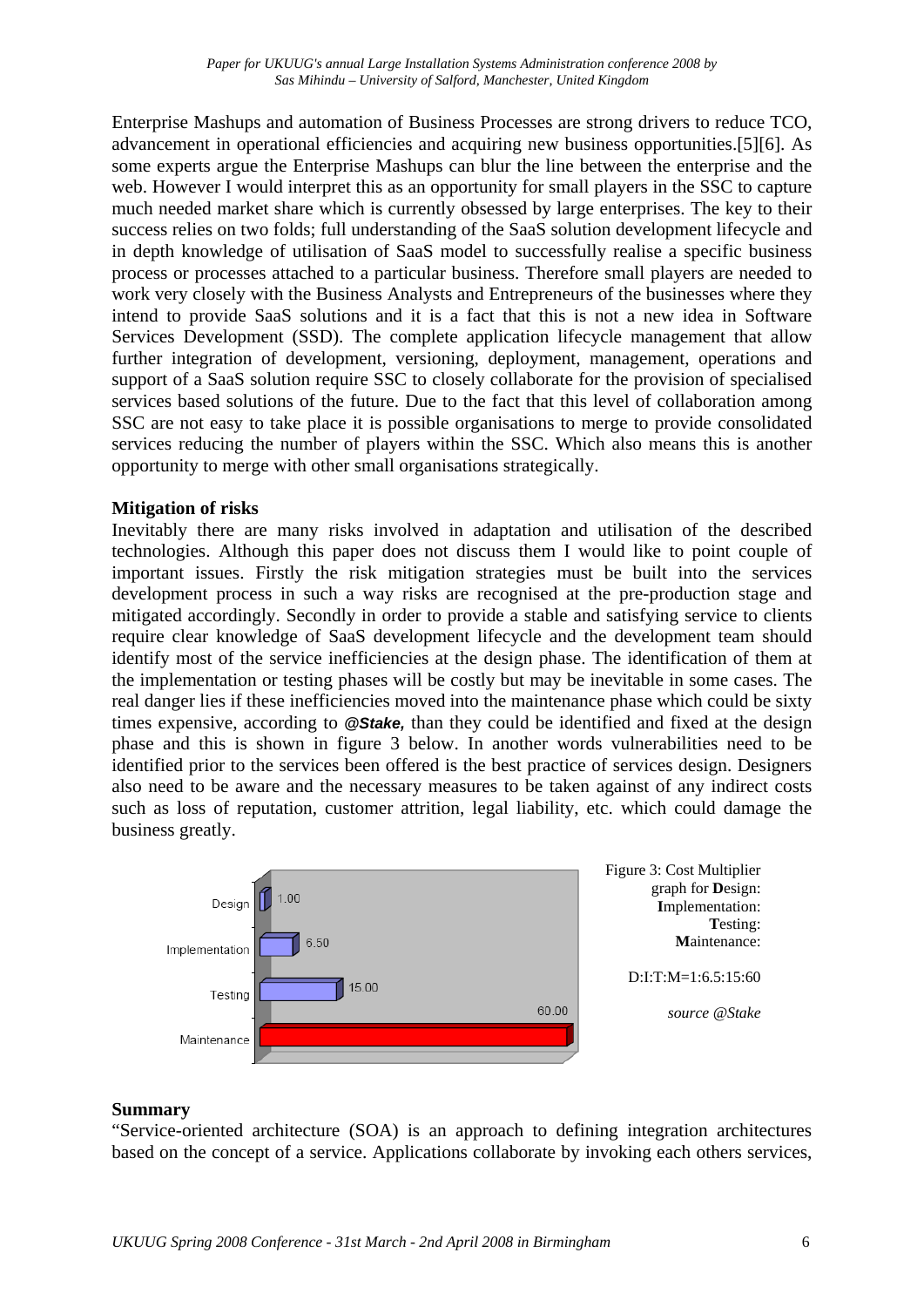which in turn can be composed into larger sequences in order to implement business processes of the enterprise."

SOA is targeted for organising the 'spontaneous enterprise' that consists of solutions (dynamically organised services) which promote reuse, growth and interoperability. As one of its implementation strategies Internet Technologies have been exploited to a great detail. The utilisation of Virtualisation Technology [13] for the facilitation of SOA has become highly relevant for realising the SaaS model by every organisation. The paper promotes this notion as a timely way forward.

#### **References**

[1] OASIS (2006) Reference Model for Service Oriented Architecture 1.0 OASIS Standard, 12/10/06, http://docs.oasis-open.org/soa-rm/v1.0/

[2] Duane Nickull (2005) Service Oriented Architecture Whitepaper – Adobe Systems, Inc. CA

[3] SDForum (2005) Software Development Forum Newsletter, Vol 8, Issue 1 Feb/Mar 2005, p.4, p.11, http://www.sdforum.org/SDForum/Assets/PDFs/Newsletters/SDFnews\_FebMar05.pdf

[4] Michael Platt (2007) Web 2.0 in the Enterprise, The Architecture Journal, Article 1, Journal 12, p3-6, 07/07, www.architecturejournal.net

[5] David Dahl (2007) SOA AND SAAS: GETTING THE BEST OF BOTH WORLDS, How Flexible Enterprise Architecture and Software-as-a-Service can Deliver Value, Chief Technology Officer at SpringCM, IL, http://www.springcm.com/

[6] CEAP (2006) Service Oriented Architecture, California Enterprise Architecture Program, 20/04/06

[7] Gianpaolo Carraro, Fred Chong, and Eugenio Pace (2007) Efficient Software Delivery through Service Delivery Platforms, The Architecture Journal, Article 2, Journal 12, p.7-13, 07/07, www.architecturejournal.net

[8] Sold On SOA (2007) Computerworld Executive Bulletin, 10/09/07, http://www.computerworld.com/pdfs/sold\_on\_soa\_briefing\_with\_fujitsu\_logo.pdf

[9] TEMENOS NEWS (2007) Increasing value through professional services. Issue 13, 03/07, www.temenos.com

[10] Katrina Rhoads Lindholm (2007) The User Experience of Software-as-a-Service Applications, Information & Service Design Symposium, The School of Information, UC Berkeley UCB iSchool Report 2007-005, 02/07

[11] THINKstrategies, Inc. (2005) SaaS Showplace: The Software-as-a-Service Resource Center, http://www.saas-showplace.com/saasenablingtechnologysuppliers.html

[12] IBM Redbook (2005) The Solution Designer's Guide to IBM On Demand Business Solutions, The Solution Designer's Guide to IBM On Demand Business Solutions, International Technical Support Organization, p.72

[13] Mihindu, S. (2007) Virtualised e-infrastructure that facilitate collaborative work among distributed communities, SPARC'07 Conference, Salford Crescent UK, 10-11 May 2007, 12pgs **Available online with many other research papers:** http://collaborative-ws.org /ifolder, username - km, pw - salford [Note: This is a personal website]